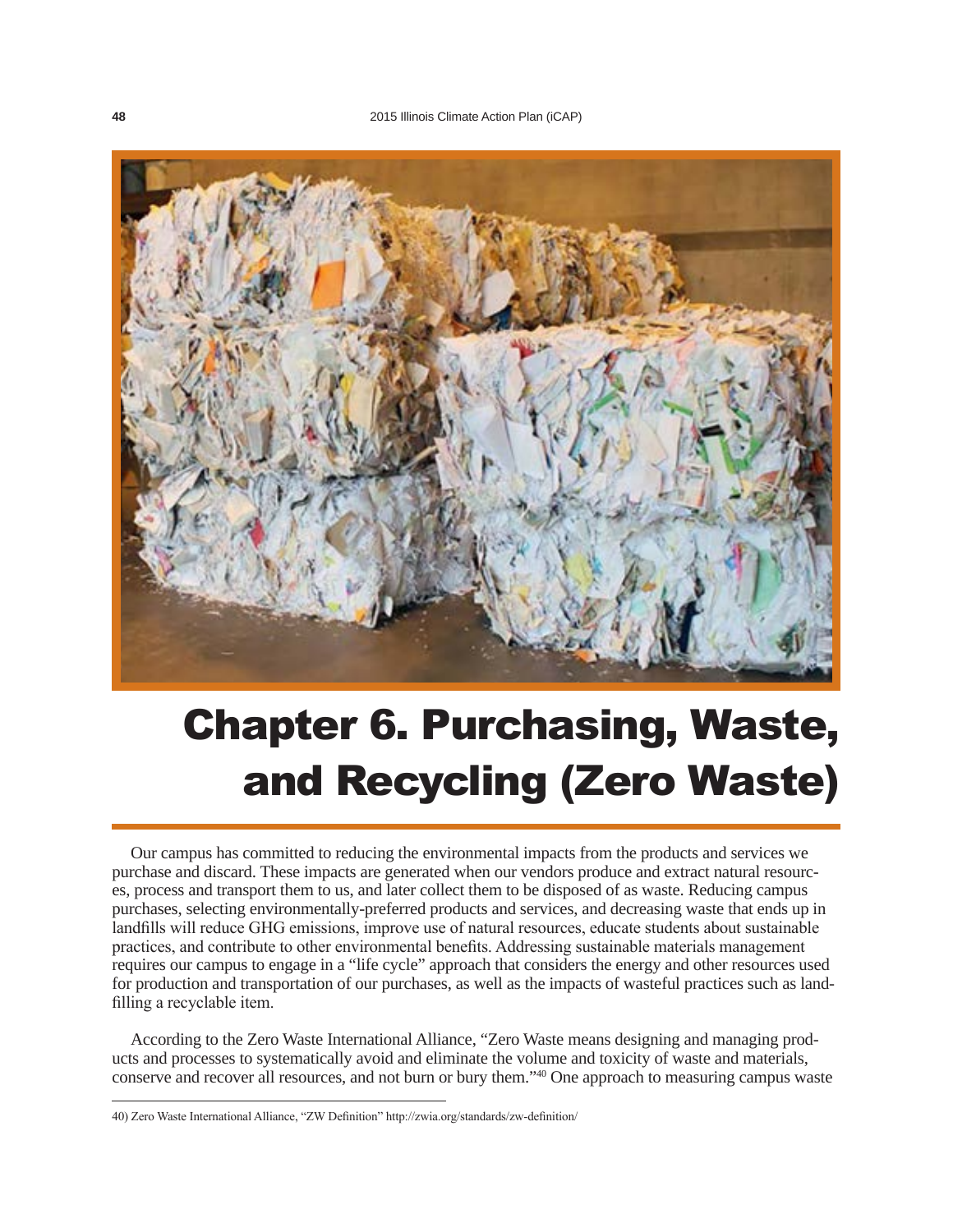includes animal manure, landscape waste, and typical municipal solid waste (MSW) from buildings and exterior waste bins. Applying this definition, in FY14 our total diversion rate from landfill was 85.60%, as shown in Table 6 (right); this rate is dominated by "special recyclables" like animal manure and landscape waste.

|               |                     | <b>Annual Total</b> | <b>Annual Total</b> |                     |                  |
|---------------|---------------------|---------------------|---------------------|---------------------|------------------|
|               | <b>Annual Total</b> | <b>Commodity</b>    | <b>Special</b>      | <b>Annual Total</b> | Annual           |
| <b>Fiscal</b> | Landfilled          | <b>Recyclables</b>  | <b>Recyclables</b>  | <b>Recyclables</b>  | <b>Diversion</b> |
| Year          | (est.  #)           | (est.  #)           | (est.  #)           | (est.  #)           | <b>Rate (%)</b>  |
| 2008          | 9,850,035           | 5,537,877           | 59,652,270          | 65,190,147          | 86.87%           |
| 2009          | 11,860,198          | 5,601,365           | 59,714,104          | 65,315,469          | 84.63%           |
| 2010          | 12,089,858          | 4,763,946           | 59,679,401          | 64,443,347          | 84.20%           |
| 2011          | 11.983.068          | 4.769.674           | 59.679.836          | 64.449.510          | 84.32%           |
| 2012          | 11,770,112          | 4,476,132           | 59,682,227          | 64,158,359          | 84.50%           |
| 2013          | 11,499,760          | 4,897,940           | 59,607,395          | 64,505,335          | 84.87%           |
| 2014          | 10,851,940          | 4,894,320           | 59,606,882          | 64,501,202          | 85.60%           |

In analyzing our operations, however, it is also important to focus on our waste production and recycling of MSW, such as

Table 6: Total Diversion Rate from Landfill, FY08 to FY14

paper, cardboard, plastics, metals, glass, and food scraps. In FY14, the MSW diversion rate from landfill was 31.08%, shown in Table 7 (below).

Since FY08, the campus has taken many actions to move toward Zero Waste. In 2009, we switched from sending landfill waste to a site in Clinton, Illinois (which did not recover methane emissions) to a site

|               | <b>Total</b> | <b>Total</b>       | <b>MSW</b>       |  |
|---------------|--------------|--------------------|------------------|--|
| <b>Fiscal</b> | Landfilled   | <b>Recyclables</b> | <b>Diversion</b> |  |
| Year          | (est.  #)    | Sold (est. #)      | Rate (%)         |  |
| 2008          | 9,850,035    | 5,537,877          | 35.99%           |  |
| 2009          | 11,860,198   | 5,601,365          | 32.08%           |  |
| 2010          | 12,089,858   | 4,763,946          | 28.27%           |  |
| 2011          | 11,983,068   | 4,769,674          | 28.47%           |  |
| 2012          | 11,770,112   | 4,476,132          | 27.55%           |  |
| 2013          | 11,499,760   | 4,897,940          | 29.87%           |  |
| 2014          | 10,851,940   | 4,894,320          | 31.08%           |  |

Table 7: Municipal Solid Waste (MSW) Diversion Rate, FY08 to FY14

in Danville, Illinois (which does recover methane emissions for electricity generation). According to the Campus Carbon Calculator (CCC), this change yielded a substantial benefit in greenhouse gas emissions from the landfilled waste — going from 14,697 metric tons of GHG emissions in FY08 to a negative (saving of) 172 tons of GHG emissions in FY09. For future GHG emission inventories, we will seek to more closely evaluate the emissions impacts from our campus waste stream. With the CCC calculations, our reported emissions declined 101%, even though total landfilled volume increased as much as 23% during the same time, as shown in Table 8 (below).

Among other actions that reduced solid waste, the Housing Department's dining halls now use trayless service, aerobic di-

gesters, and some small-scale vermi-composting to reduce food waste and divert it from landfill. We started participating in the national RecycleMania competition, with Game Day Challenges and e-waste collections. Also, we have implemented innovative programs, such as nitrile glove recycling and reuse of laboratory chemicals. Likewise, we adopted policy statements on zero waste and recycled content of office paper,<sup>41</sup> certified cleaning products,42 and standards for computers.43

While there have been several positive initiatives in this area, a lot more can be done to improve our performance on several measures related to purchasing and waste. Unfortunately, campus policy statements about environmental purchasing standards and preferences are not well-known, used, or enforced. As of FY13, 71% of office paper purchased on campus had no recycled content, purchases of

|               | Primary         | <b>Landfilled</b> |           | Waste               |           |
|---------------|-----------------|-------------------|-----------|---------------------|-----------|
| <b>Fiscal</b> | Landfill        | <b>Waste</b>      | % Change  | <b>Emissions</b>    | % Change  |
| Year          | <b>Location</b> | <b>Tons</b>       | from FY08 | MT eCO <sub>2</sub> | from FY08 |
| 2008          | Clinton         | 4,741             | n/a       | 14,697              | n/a       |
| 2009          | Danville        | 5,746             | 21%       | (172)               | $-101%$   |
| 2010          | Danville        | 5.847             | 23%       | (175)               | $-101%$   |
| 2011          | Danville        | 5,813             | 23%       | (174)               | $-101%$   |
| 2012          | Danville        | 5,700             | 20%       | (171)               | $-101%$   |
| 2013          | Danville        | 5,749             | 21%       | (172)               | $-101%$   |
| 2014          | Danville        | 5,426             | 14%       | (163)               | $-101%$   |

Table 8: Waste Tons and Emissions History

<sup>41)</sup> Campus Administrative Manual, "Recycling, Recycled Products Procurement, and Waste Reduction" (2011) http://cam.illinois.edu/vii/VII-b-9.htm

<sup>42)</sup> Illinois Green Cleaning Schools Act, 105 ILCS 140/1 (2007) http://ilga.gov/legislation/ilcs/ilcs3.asp?ActID=2903&ChapterID=17

<sup>43)</sup> Campus Administrative Manual, "Acquisition Policy for Energy-Efficient Equipment" (2011) http://cam.illinois.edu/vii/VII-b-13.htm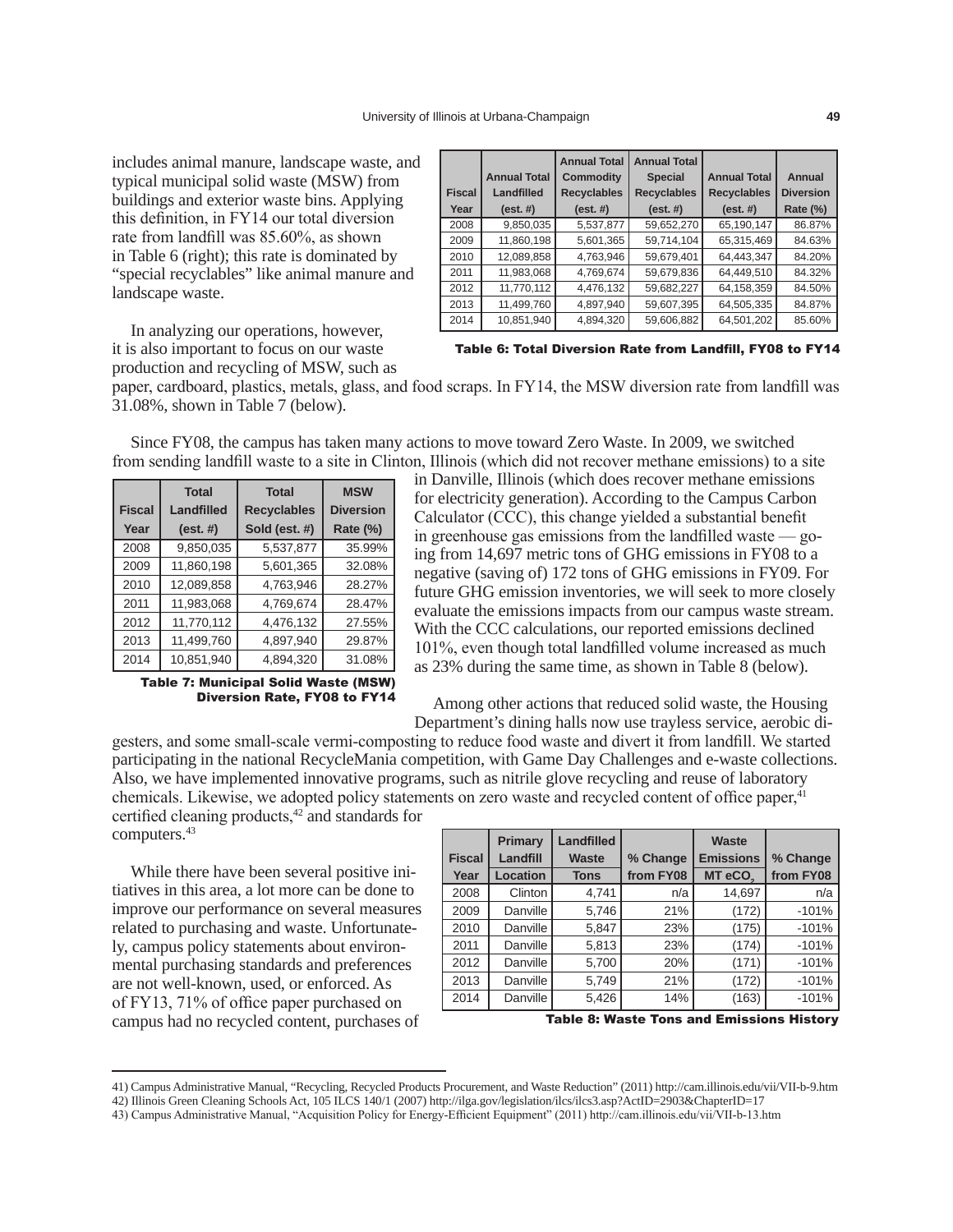office paper decreased only 3.2% from FY11 to FY13, and purchasing practices apply no or weak environmental preferences for vendors or products. According to the U.S. Environmental Protection Agency (EPA), 42% of carbon pollution emissions in the U.S. are associated with the energy used to produce, process, transport, and dispose of the food we eat and the goods we use.44 Therefore, the campus must strengthen efforts to reduce, reuse and recycle purchased goods, and to select environmentally preferred products and services.

## **Zero Waste Goals**

Going forward, campus should use a comprehensive Zero Waste Program to prevent waste at all stages of the life cycle of products — from reducing both the quantity and the environmental impact of products that we purchase, to encouraging the reuse of materials on campus, to recycling products that have reached the end of their service life. While the existing campus waste management system includes a sorting process to divert recyclables from the landfill waste stream at the campus scale, efforts to increase recycling (both on campus and around the world as students and employees travel throughout their lives) must ultimately rely upon the actions of individuals. Therefore, one of the aspirational goals of the Zero Waste Program is for individuals to take personal responsibility regarding the final destination of their own waste products. This program would apply and report waste-related measurements, establish baselines and accountability by campus unit for purchases and waste, implement training programs, and provide incentives. To raise awareness of waste reduction goals, this program should be communicated clearly to all academic and nonacademic units, employees, and students, including through events and competitions. Life-cycle analysis should be used to identify opportunities for improvement, and enforcement measures should be considered and implemented as appropriate.

## **Objectives**

The comprehensive Zero Waste Program will include sustainable procurement components, targeted reuse programs, clear recycling education with incentives for participation, and specific targets focused on waste minimization. Therefore, the objectives for waste minimization cover all these aspects. They are:

- 1. By FY17, environmental standards will be applied to purchases of office paper, cleaning products, computers, other electronics, and freight/package delivery services. At least 50% of purchases in these categories will meet campus standards by FY20, and 75% by FY25.
- 2. Reduce MSW waste going to landfills. This involves reducing nondurable goods purchases, effectively reusing materials, and recycling. In the latter category, campus will increase the diversion rate of MSW to 45% by FY20, 60% by FY25, and 80% by FY35, while also increasing the total diversion rate to 90% by FY20 and 95% by FY25. MSW sent to landfills should decline to 2,000 tons annually by 2035.
- 3. Utilize landfills with methane capture.
- 4. Appropriately staff Zero Waste efforts through the hiring of a full-time Zero Waste Coordinator.

## **Potential Strategies**

### **1. Develop and Apply Environmental Purchasing Standards**

*Develop Campus Environmental Purchasing Standards*

Decisions about the purchasing of many products are handled in a very decentralized fashion on our campus. The University purchasing process ensures that such purchases meet various federal and state

<sup>44)</sup> U.S. EPA, "Climate Change and Waste" http://epa.gov/climatechange/climate-change-waste/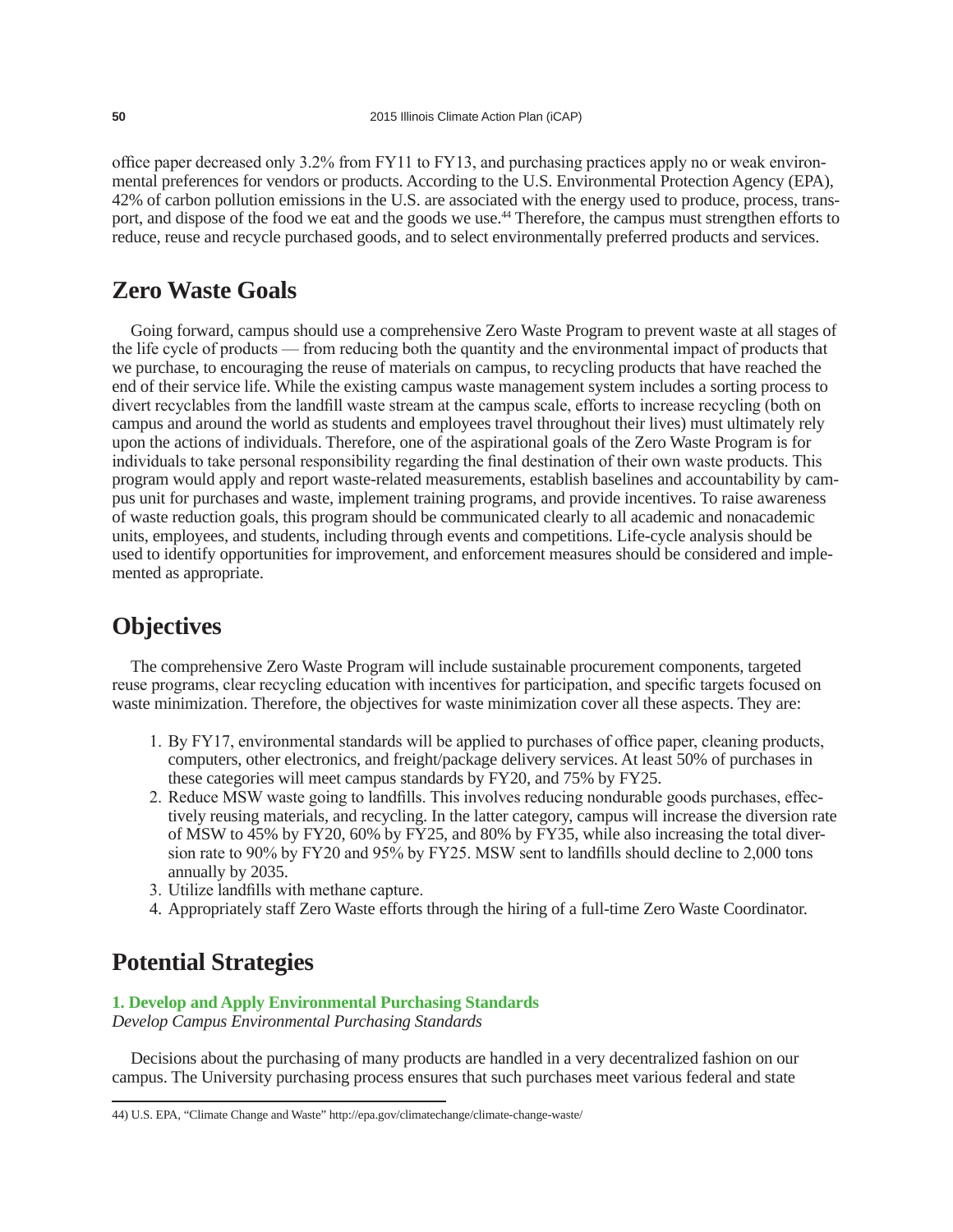requirements. However, the process does not effectively apply standards or preferences to select vendors and products having low life-cycle carbon emissions and low embodied energy.

The campus could apply standards for the purchases of certain major categories of products; for example office paper (at least 30% recycled content), cleaning products (Green Seal), computers (EPEAT Silver), other electronics (Energy Star), and freight/package delivery services (EPA SmartWay). Also, the campus could identify environmental standards applicable to additional major categories of purchases. Compliance with these environmental standards should be required, or at least given significant weight, in purchasing decisions. Campus could revise its purchasing systems to curtail purchases of products and services which fail to satisfy selected environmental standards and preferences.

#### *Track Compliance with Campus Standards*

The University purchasing process could be enhanced to explicitly track purchases for compliance with campus environmental standards, so that it would be straightforward to measure progress. For example, the process could track the number of computer purchases that are EPEAT Silver and which campus units are falling short in applying this standard.

### *Utilize Standards from Other Organizations*

The campus could also apply sustainable purchasing tools and standards provided by the U.S. General Services Administration, U.S. Department of Energy, U.S. EPA, State of Illinois Central Management Services, and other certifying organizations. It could also utilize and expand purchasing contracts that apply certified environmental standards and preferences, including contracts available for State of Illinois agencies and collectives of universities.

#### *Promote Sustainable Purchasing*

The iSEE Certified Green Office Program has been developed to engage campus units and vendors to improve campus sustainability in many areas, including reducing purchases and their associated emissions. This program could be expanded to more units, and could also include more types of sustainable purchasing practices. A similar campaign could also solicit and apply students' suggestions on reducing paper and other products used in classes and buildings. The Office of Business and Financial Services (OBFS) and its purchasing divisions could play a key role in an expanded program promoting sustainable purchasing by adopting goals to reduce purchases and to purchase sustainable products. The campus could also consider applying surcharges to the prices of any noncompliant purchases (through the purchasing system and other mechanisms) to encourage environmentally preferred purchases and recycling.

#### **2. Reduce MSW Landfill Tonnage**

Reducing the tonnage of MSW going to landfill will require a combination of reducing purchases, improving reuse of materials that have already been purchased, and increasing recycling rates.

#### *Reducing Nondurable Goods Purchases*

The campus could reduce purchases of office paper and computers by encouraging need-based printing and extending the replacement cycles for computers. An initial target could be a reduction of purchases in these categories relative to a FY15 baseline by 15% by FY20 and 30% by FY25. Additional major product categories could be identified for significantly reduced purchases. Purchases could be tracked by campus unit, with training and incentives for reductions; such incentives could potentially be implemented through the Certified Green Office Program.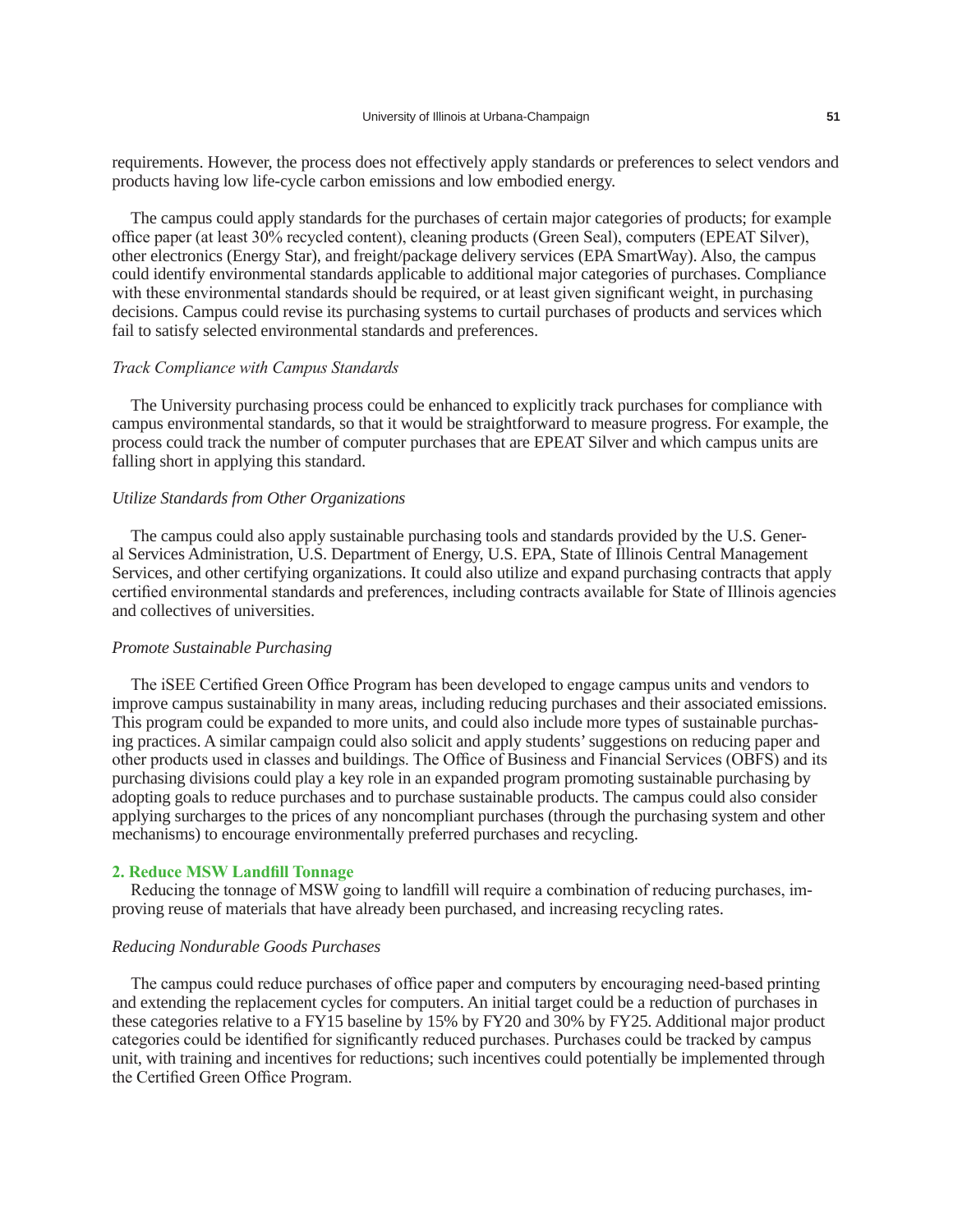#### *Reuse Materials*

The campus could implement a program to extend the replacement cycles for computers and other electronic products. This would involve educating the campus community about the benefits of postponing the purchase of new equipment, providing incentives for campus units, enhancing options for transferring the equipment to other users on campus, and investigating the potential for transferring equipment to noncampus users, in cooperation with Central Management Services.

The campus could also increase the reuse of materials on campus by expanding its durable-goods cataloguing system. The Surplus department on campus already offers the reuse of various campus property, such as furniture, and campus could increase this program's capacity as well as its visibility and utilization. Campus could work with students to widen and encourage use of surplus goods by all departments.

#### *Raise Recycling Rates across Campus*

To increase awareness of waste management, campus could measure the performance by campus units (such as specific building, department and auxiliary) on purchasing, waste, landfill, recycling of specific commodities, and other product reuse. Campus units could be asked to participate in a waste stream characterization study that will help them develop plans to decrease wastes and increase recycling, and conduct training to increase engagement efforts.

Campus could implement incentive programs for waste reduction by campus units and students and raise awareness of waste reduction goals through consistent communications and events, such as more zero-waste sports and cultural events. Finally, campus could increase the sorting of recyclables from combined waste at the waste sorting station.

#### *Increase Availability and Visibility of Recycling Bins*

The campus could institute uniform signage for recycling and landfill bins across campus; bins could be strategically placed around campus



buildings and grounds to increase visibility of current waste diversion efforts. The number and locations of recycling bins could be increased by pairing them with trash bins. The campus then could reduce the total number of landfill bins. In the ideal case, every landfill bin on campus would be paired with one or more recycling bins.

The campus could also undertake a campaign to increase awareness of special recycling categories, such as glass, food waste, electronics, batteries, and nitrile gloves.